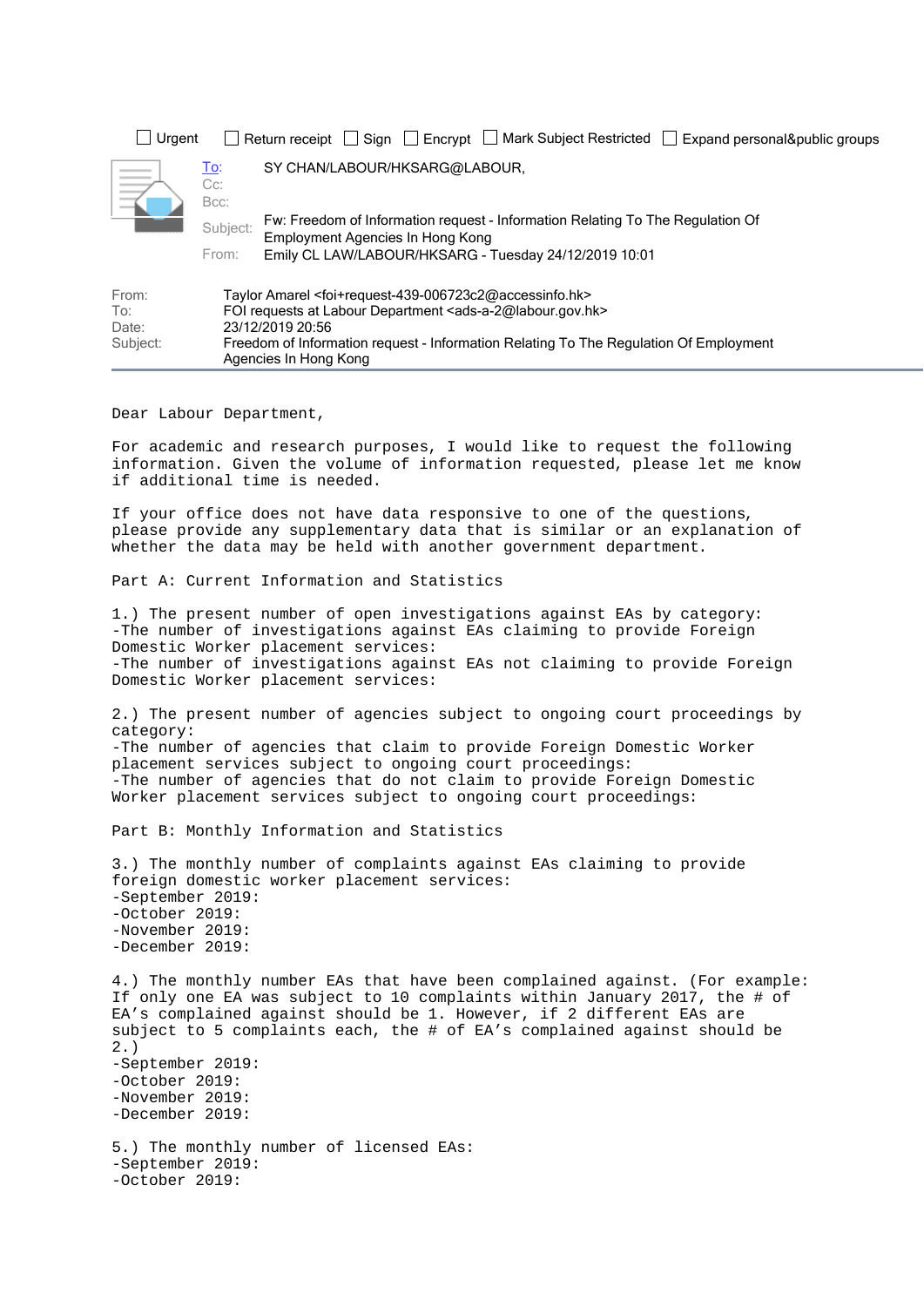```
-November 2019:
-December 2019:
6.) The monthly number of licensed EAs claiming to provide foreign domestic 
worker placement services:
-September 2019:
-October 2019:
-November 2019:
-December 2019:
7.) The monthly number of EA inspections:
-September 2019:
-October 2019:
-November 2019:
-December 2019:
8.) The monthly number of EA inspections of EAs claiming to provide foreign 
domestic worker placement services:
-September 2019:
-October 2019:
-November 2019:
-December 2019:
9.) The monthly number of EA investigations opened:
-September 2019:
-October 2019
-November 2019:
-December 2019:
10.) The monthly number of EA investigations opened relating to EAs that 
claim to provide foreign domestic worker placement services:
-September 2019:
-October 2019:
-November 2019:
-December 2019:
11.) The monthly number of statements taken from complainants against 
agencies claiming to provide foreign domestic worker placement services:
-September 2019:
-October 2019:
-November 2019:
-December 2019:
12.) The monthly number of EA cases that were dismissed by a judge, 
withdrawn by the prosecution, or resulted in an acquittal:
-September 2019:
-October 2019:
-November 2019:
-December 2019:
13.) The monthly number of court cases reaching a conclusion (conviction or 
acquittal) and the relevant court case identification numbers, specifically 
for EAs claiming to provide foreign domestic worker placement services:
-September 2019:
-October 2019:
-November 2019:
-December 2019:
Part C: Yearly Information and Statistics
14.) The yearly number of cases that have undergone joint investigation 
protocol procedures as mentioned by the Chief Secretary for 
Administration's Office, Matthew Cheung Kin-chung, in this official blog 
post - https://www.cso.gov.hk/eng/blog/blog20190310.htm:
```